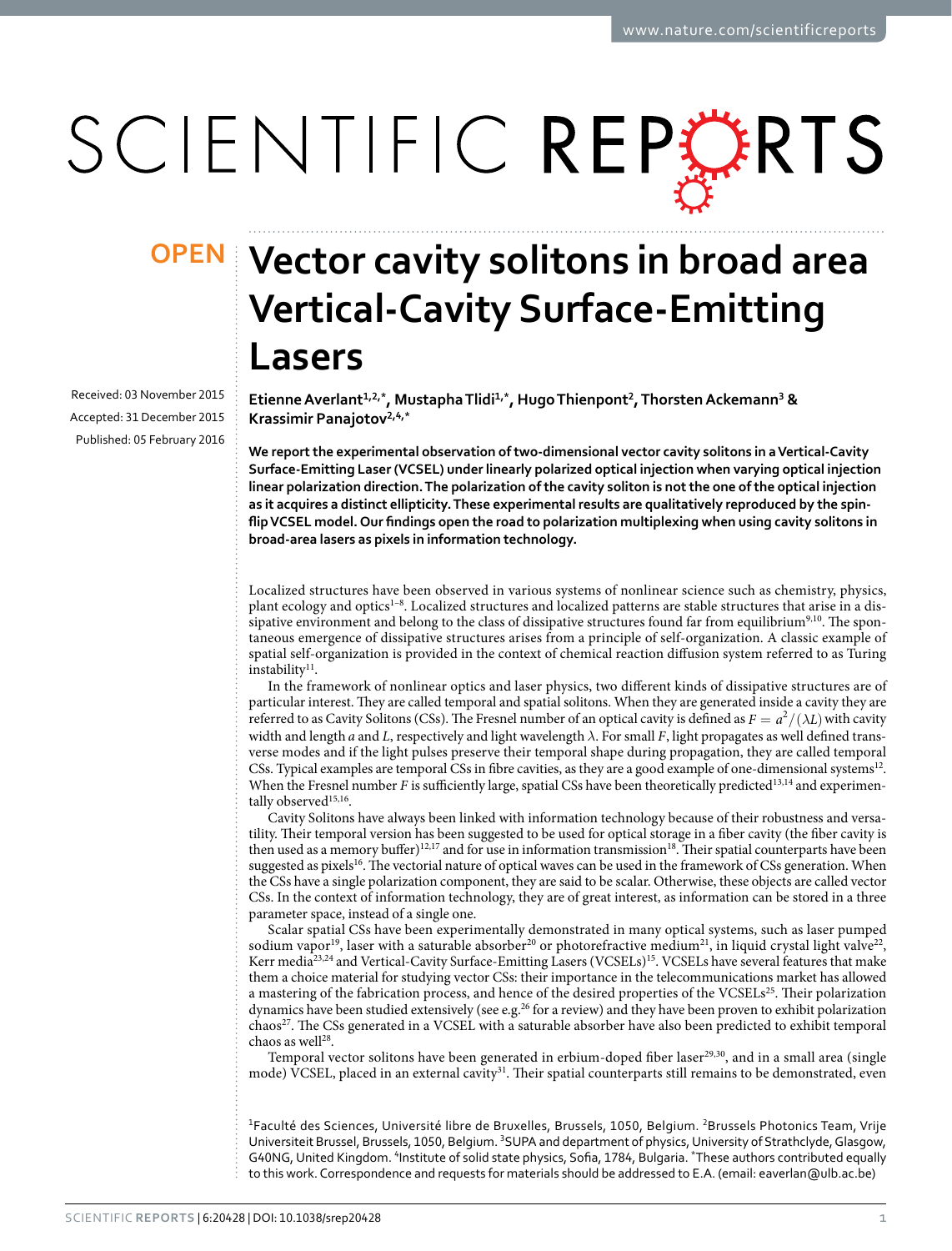

<span id="page-1-0"></span>**Figure 1. Experimental setup schematic.** The full line represents light coming from the master laser (ML) whereas the dashed line corresponds to VCSEL light. OI: optical isolator, *λ*/2: half-wave plate, M: mirror, PD: photodiode. OSA: optical spectrum analyzer,  $BS_1$ : beam sampler,  $BS_{2,3}$ : beam splitter. CCD: CCD camera, GT: Glan-Thompson prism. To measure the Stokes parameters of a CS, the box (1) is replaced by the box (2).

though some work has been performed on the polarization behavior of CSs in VCSELs. In<sup>32</sup>, an orthogonally polarized CS is generated in a medium size VCSEL using a linearly polarized optical injection, orthogonal to the one the VCSEL spontaneously emits close to the lasing threshold. The theoretical model used to describe this experiment assumes locking of the VCSEL to the optical injection, and hence a polarization of the resulting field that is the same as the one of the optical injection. In<sup>33</sup>, CSs are generated in a monolithic system that does not have a preferred polarization direction: the VCSEL is submitted to frequency-selective feedback from a volume Bragg grating. In this system, the direction of the main axis of the polarization ellipse of the CSs is measured, but without any measurement of the ellipticity of these structures, and without providing a theoretical model.

In this letter, we report experimental and theoretical investigations of polarization properties of CSs generated in a VCSEL suject to optical injection. We demonstrate experimental evidence of two-dimensional vector CSs. We show that CSs are not linearly polarized. They are rather elliptically polarized. The experimental results are supported by theoretical investigations based on the spin-flip VCSEL model. Finally, we compare the experimental observations with numerical simulations of the vectorial nature of CSs.

#### **Experiment**

The VCSEL we use is a 80  $\mu$ m diameter multiple quantum well bottom emitting device similar to the ones described in<sup>34</sup>. As it is pumped slightly above its lasing threshold, it emits linearly polarized light<sup>35</sup>. Our experimental setup is schematically shown in [Fig. 1.](#page-1-0) The VCSEL is submitted to optical injection from an external cavity diode laser in Littrow configuration (Sacher Lasertechnik TEC100-960-60), isolated from the rest of the setup by an optical isolator. The direction of linear polarization of injected light is modified using a half-wave plate, before being purified with a Glan-Thompson prism. Optical injection power is then tuned by changing the orientation of the half wave plate. A 10/90% beam splitter is set between the polarizer and the VCSEL to allow a measurement of the optical injection power and to direct the light coming from the VCSEL towards the analysis branch. The analysis branch is made of an optical spectrum analyser (ANDO AQ6317-B), a photodiode, and a CCD camera, on which an image of the near field profile of the VCSEL is formed.

When the optical injection is linearly polarized and has its polarization direction matching the one that the VCSEL preferably emits when being pumped slightly above its lasing threshold, the situation is the same as in a previous communication<sup>35</sup>. [Figure 2](#page-2-0) shows an experimental bistability curve obtained, i.e. the VCSEL output power as a function of optical injection power hysteresis, for optical injection polarized in the direction of the one of the free-running VCSEL. The inset a) (resp. b)) represents the near field profile on the upper (resp. lower) branch of the hysteresis. On the lower branch of the hysteresis, the emission profile is rather homogeneous (see inset b)). As can be seen from [Fig. 2,](#page-2-0) at  $P_{inj}^{\mu p}$ , the profile of the VCSEL near field emission changes, and a bright dot appears at the surface of the VCSEL. The overall optical power emitted by the VCSEL also undergoes a sudden increase. Starting from that configuration, as the optical injection power is now attenuated, the bright dot stays in place down to when another threshold is reached:  $P_{inj}^{down}$ . At that point, the bright dot disappears, and the optical power emitted by the VCSEL decreases as strongly as it increased at first.

Such bistable spots have been obtained for different linear polarization directions of the optical injection. This bistability has been experimentally proved using the instruments contained in the box denoted (1) in [Fig. 1.](#page-1-0) However, to measure the Stokes parameters of the CS, the setup needs to be modified. This is performed by replacing the box (1) by the box (2) as shown in [Fig. 1](#page-1-0). First, an iris is inserted in order to isolate the CS, and a quarter-wave plate, a polarizer and a photodiode are used to measure its Stokes parameters. They are experimentally determined by measuring a set of optical intensities  $I_{\alpha,\beta}$ , where  $\alpha(\beta)$  is the angle between the horizontal and the fast axis of the photodiode (the transmission axis of the polarizer). The Stokes parameters t  $S_1 = I_{0,0} - I_{90,90}$ ,  $S_2 = I_{45,45} - I_{135,135}$  and  $S_3 = I_{0,45} - I_{0,135}$ . These parameters can be normalized as  $s_i = S_i / \sqrt{S_1^2 + S_2^2 + S_3^2}$ . Measurements have been repeated for different linear polarization directions of the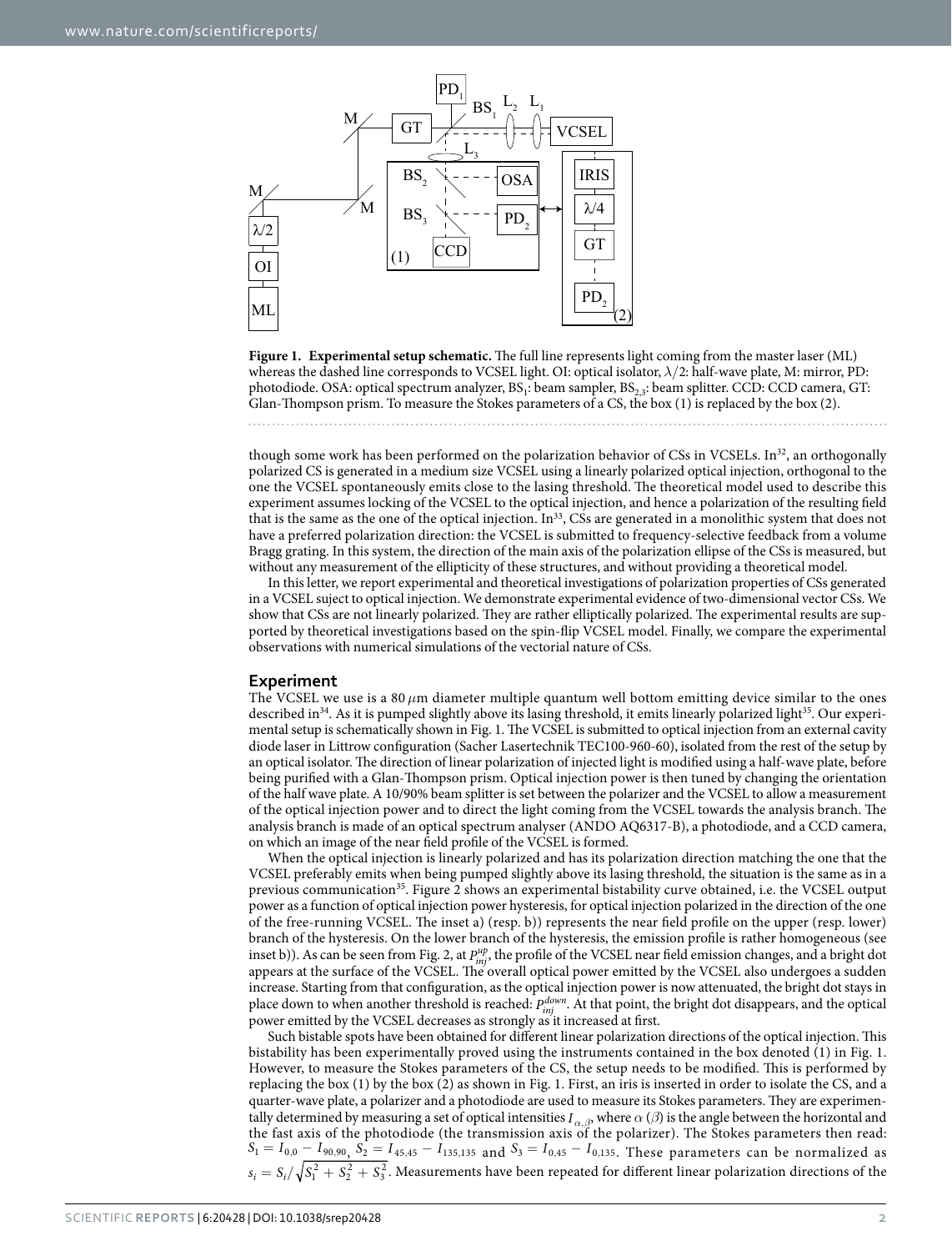

<span id="page-2-0"></span>**Figure 2. Bistability curve, i.e. the VCSEL output power as a function of injection power obtained for an optical injection polarized in the direction of the one of the VCSEL at 983.2nm.** The inset (**a**) (resp. (**b**)) represents the near field profile on the upper (resp. lower) branch of the hysteresis. These results have been obtained with the VCSEL kept at 23 °C with an injection current of 45mA. Black corresponds to high intensities whereas white corresponds to low intensities.

optical injection. The results of this analysis are summarized in [Fig. 3](#page-3-0). The Stokes parameters  $s_1$ , as a function of the angle Ψ between the horizontal and the linear polarization direction of the optical injection is plotted in [Fig. 3a,b.](#page-3-0) The direction of the main axis of the polarization ellipse is obtained from the Stokes parameters  $s_1$ , i.e.,  $\theta$  = arctan  $(s_2/s_1)/2$ . Its evolution as a function of Ψ is shown in [Fig. 3c.](#page-3-0) The Stokes parameter  $s_3$  as a function of Ψ is shown in [Fig. 3d](#page-3-0).

The presence of a nonzero  $s_{1,2}$  shown in [Fig. 3a,b,](#page-3-0) accounts for the presence of a linear part in the CS polarization state. Moreover, the nonzero *s*<sub>3</sub> shown in [Fig. 3d](#page-3-0) provides evidence of the presence of a circular part of the CS polarization state. From these two observations, we show that these CSs have two polarization components, which proves the vectorial nature of CSs. Vector CSs have been observed for a wide range of experimental parameters, as well as for a VCSEL biased below the lasing threshold.

We have carried out an additional set of experiments in order to provide further evidence of the vectorial nature of our cavity solitons. To this end, we fix the polarization angle Ψ of the holding beam at 20 degrees.

First, we have applied our procedure for Stokes parameter measurement on the pump and obtained the following Stokes parameters:  $s_1 = -0.99240$ ,  $s_2 = 0.12285$ ,  $s_3 = -0.00627$ . Indeed, this shows a clear evidence that the holding beam is well linearly polarized and that the amount of circularly polarized emission in the cavity soliton up to  $s_3 = 0.22$  is not due to the holding beam emission but is inherent to the VCSEL polarization properties.

We have also proved that the vectorial nature of the CS does not come from the background but it is inherent to the VCSEL. We first measure the  $s_3$  parameter of a cavity soliton by inserting an iris in the detection setup to isolate the soliton. We obtain  $s_{3,CS} = 0.44$ . Notice that this value is twice as large as the one in [Fig. 3,](#page-3-0) where the experiment has been performed for different conditions, such that the cavity soliton persists in the whole range of Ψ from 0 to 90 degrees. Then, we shift the iris transversely without changing its size and measure the *s*<sub>3</sub> parameter of the background obtaining  $s_{3, BG} = -0.07522$ . Clearly, while the background is almost linearly polarized with somewhat larger  $s_3$  parameter than the holding beam, the CS acquires considerable amount of circularly polarized light, i.e. it is clearly not a scalar CS that simply follows the polarization of the holding beam.

Finally, we identify the principal and the orthogonal polarizations of the holding beam and acquire images of a cavity soliton in these two polarizations (see [Fig. 4\)](#page-3-1). Clearly, CS persists in the orthogonal polarization due to its vectorial nature.

#### **Theory**

Polarization properties of VCSELs are best described by the spin-flip VCSEL model<sup>36</sup>, where travelling wave and modulation instabilities leading to the formation of extended patterns have been reported. Another important study of the polarization state of VCSELs has been published in<sup>37</sup>. This paper best describes small area VCSELs, where transverse effects are neglected, i.e., diffraction is neglected. In what follows, we will adopt the same modelling procedure as in<sup>37</sup>, with the inclusion of optical injection and diffraction. The time-space evolution of the two components of the electric field ( $E_x$ ,  $E_y$ ) and of the material variables (*N*, *n*) reads

$$
\frac{\partial E_x}{\partial t} = -(\kappa + \gamma_a) E_x - i(-\kappa\alpha + \gamma_p + \Delta\omega) E_x + \kappa(1 - i\alpha)(N E_x + i n E_y) + \kappa E_I \cos(\Psi) + ai \nabla^2 E_x, \quad (1)
$$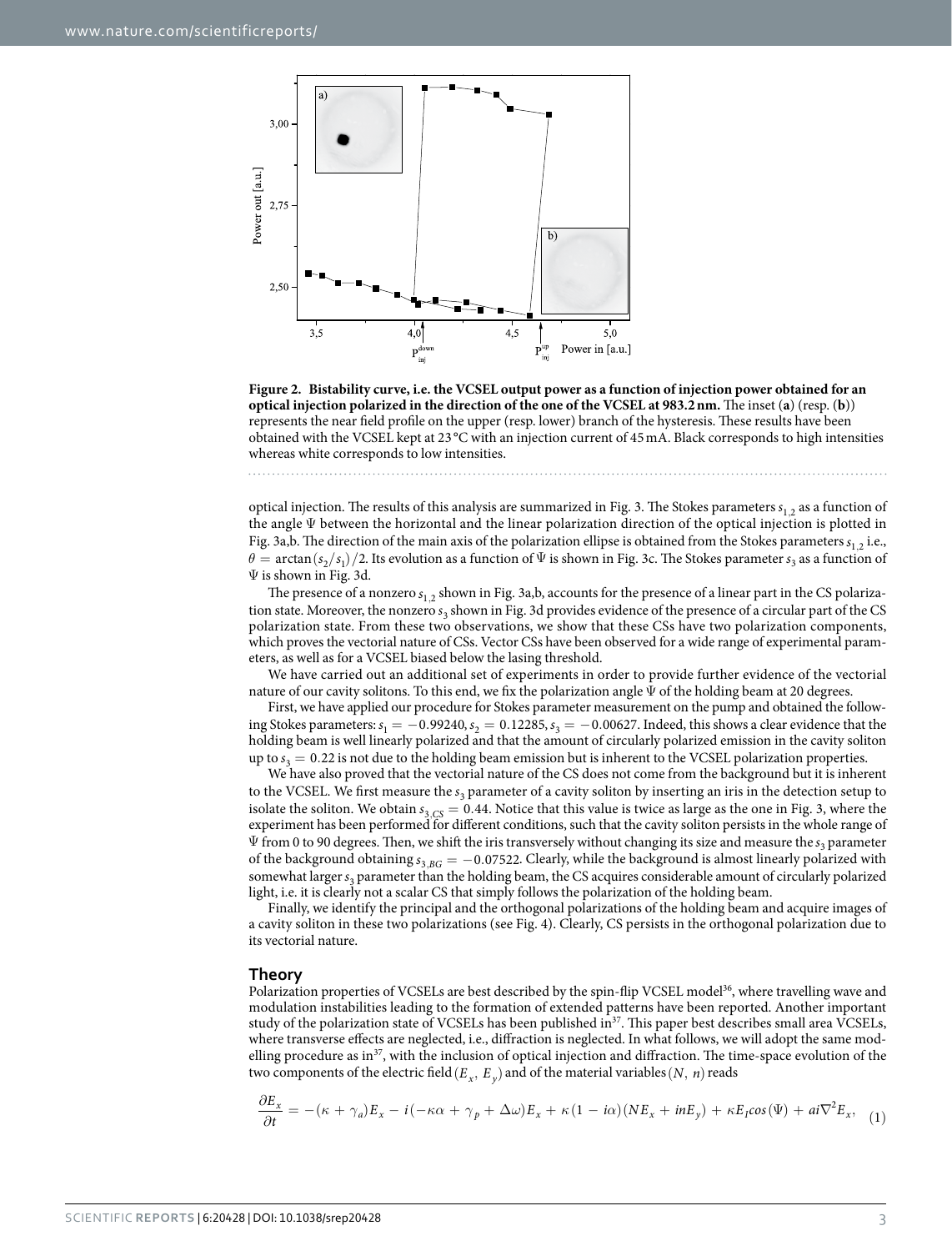

<span id="page-3-0"></span>**Figure 3. Stokes parameters of a CS as a function of optical injection linear polarization angle with horizontal.** (**a**)  $s_1$ . (**b**)  $s_2$ . (**c**) angle between main axis of the polarization ellipse and horizontal  $\theta$ . (**d**)  $s_3$ . VCSEL was kept at 25 °C, injection current was 45.0mA and optical injection was kept at 983.3nm.



<span id="page-3-1"></span>**Figure 4. Cavity soliton cross sections in the principal (solid line) and orthogonal (dashed line) polarizations to the one of the holding beam.** 

$$
\frac{\partial E_y}{\partial t} = -(\kappa - \gamma_a) E_y - i(-\kappa \alpha - \gamma_p + \Delta \omega) E_y + \kappa (1 - i\alpha) (N E_y - i n E_x) + \kappa E_I \sin(\Psi) + a i \nabla^2 E_y, \quad (2)
$$

$$
\frac{\partial N}{\partial t} = -\gamma \left[ N \left( 1 + |E_x|^2 + |E_y|^2 \right) - \mu + i n (E_y E_x^* - E_x E_y^*) \right],\tag{3}
$$

$$
\frac{\partial n}{\partial t} = -\gamma_s n - \gamma \left[ n \left( |E_x|^2 + |E_y|^2 \right) + iN \left( E_y E_x^* - E_x E_y^* \right) \right]. \tag{4}
$$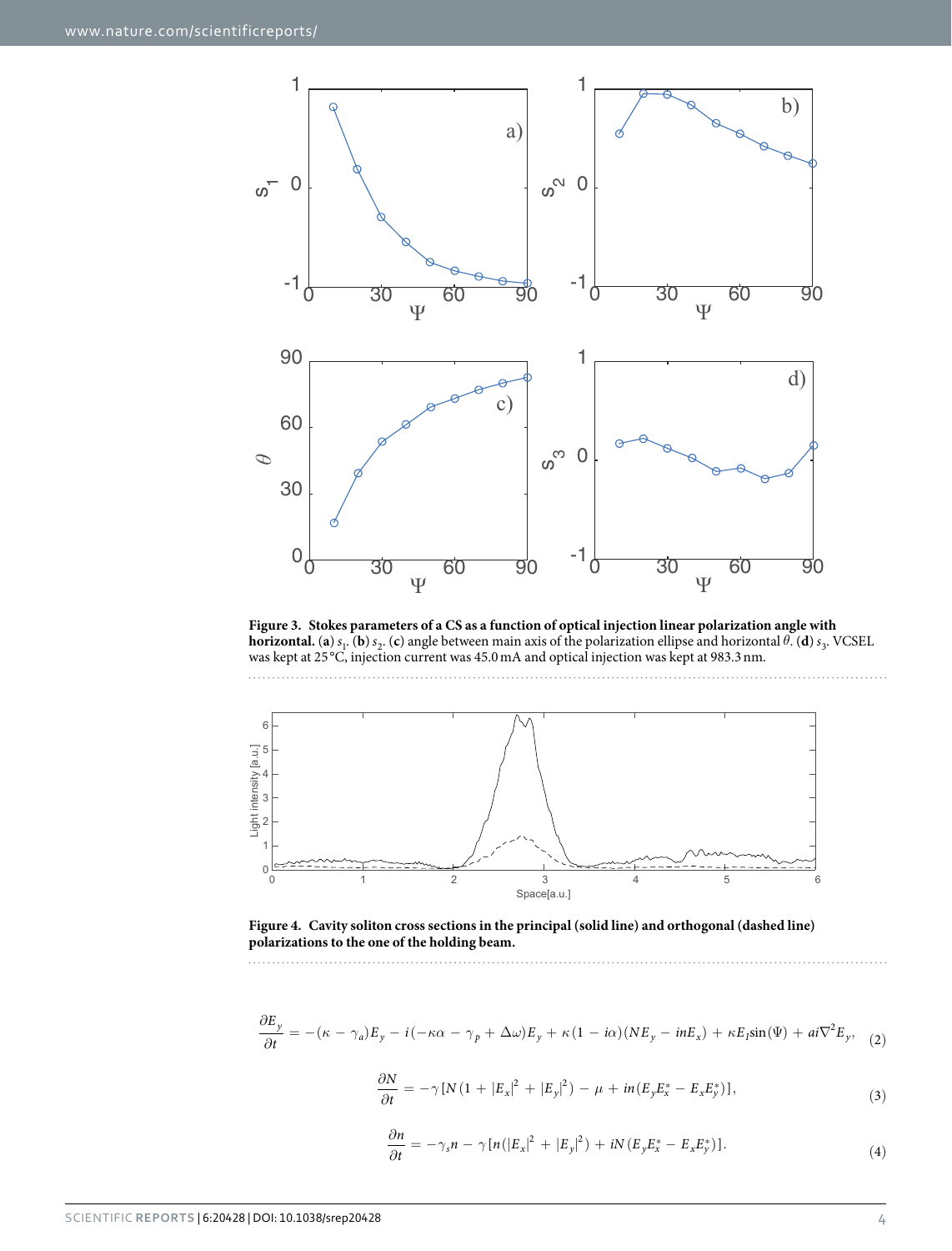

<span id="page-4-0"></span>**Figure 5. Homogeneous steady states for**  $|E|^2$  **as a function of optical injection power**  $E_I$  **for eqs 1–4. Stable** states (plus signs), plane wave unstable states (circles) and Turing unstable states (crosses). The spin-flip model parameters are  $\kappa = 200 \text{ ns}^{-1}$ ,  $\gamma_a = 1$ ,  $\alpha = 3$ ,  $\gamma_p = -20 \text{ ns}^{-1}$ ,  $\Delta \omega = 200 \text{ ns}^{-1}$ ,  $a = 1$ ,  $\gamma = 1 \text{ ns}^{-1}$ ,  $\mu = 1.05, \gamma_s = 50. \,\text{ns}^{-1}, \Psi = 0.5 \,\text{rad}.$ 



<span id="page-4-1"></span>**Figure 6. Numerical evidence of presence of dissipative structures in the spin-flip VCSEL model described by eqs 1–4**. Parameters are the same as in [Fig. 5](#page-4-0), with  $E_I = 0.265$ . Integration has been performed using a Runge-Kutta of order 4 method with a time step of 0.0001 for the temporal integration, and a finite difference method of accuracy 4 and space step 0.045 for the spatial integration on a  $50 \times 50$  grid.

where *κ* is the photon lifetime, *γa* is the amplitude anisotropy of the VCSEL, *γ <sup>p</sup>* is the phase anisotropy, ∆*ω* is the detuning parameter, *α* is the linewidth enhancement factor, *EI* is the optical injection amplitude, *a* is a scaling factor for diffraction,  $\gamma$  is the relaxation rate for the overall carrier density *N*,  $\mu$  is the electric pumping and  $\gamma_s$  is the spin-flip relaxation rate for the carrier density difference *n*[36,](#page-6-27)[37.](#page-6-28) Ψ is the angle between horizontal and the direction of the optical injection linear polarization, and "\*" denotes a complex conjugate.

Homogeneous steady states (HSSs) of eqs  $1-4$  as a function of optical injection power  $E_I$  is plotted in [Fig. 5,](#page-4-0) in the bistable regime. Linear stability analysis of HSSs shows that there exists a symetry breaking instability that leads to the formation of periodic structures with an intrinsic wavelength. A portion of the lower HSS is stable, and coexists with a periodic pattern. In addition, the system exhibits a high degree of multistability in a finite range of injection values. More precisely, eq. (1) then admits an infinite set of odd and even CS's, i.e., a set of stationary solutions that exhibit different number of peaks. An evidence of the presence of vector CSs in the spin-flip VCSEL model is given in [Fig. 6](#page-4-1) where eqs 1–4 have been integrated in two-dimensional settings for the same parameters as in [Fig. 5](#page-4-0) and  $E_I = 1$ . From the Stokes parameters  $s_1$  and  $s_2$  we deduce that the CS has a nonzero linear polarization component. Furthermore, the CS acquires a certain ellipticity as evidenced by the nonzero  $s_3$ Stokes parameter. The structures evidenced in [Fig. 6](#page-4-1) are hence vector CSs.

In order to investigate the dependence of the CS Stokes parameters on the polarization angle of the injection light, as has been done in the previous experimental section, we repeat these simulations in one dimension. The results of these simulations are presented in [Fig. 7.](#page-5-1) The experimental results shown in [Fig. 3](#page-3-0) and the numerical results presented in [Fig. 7](#page-5-1) are in good agreement.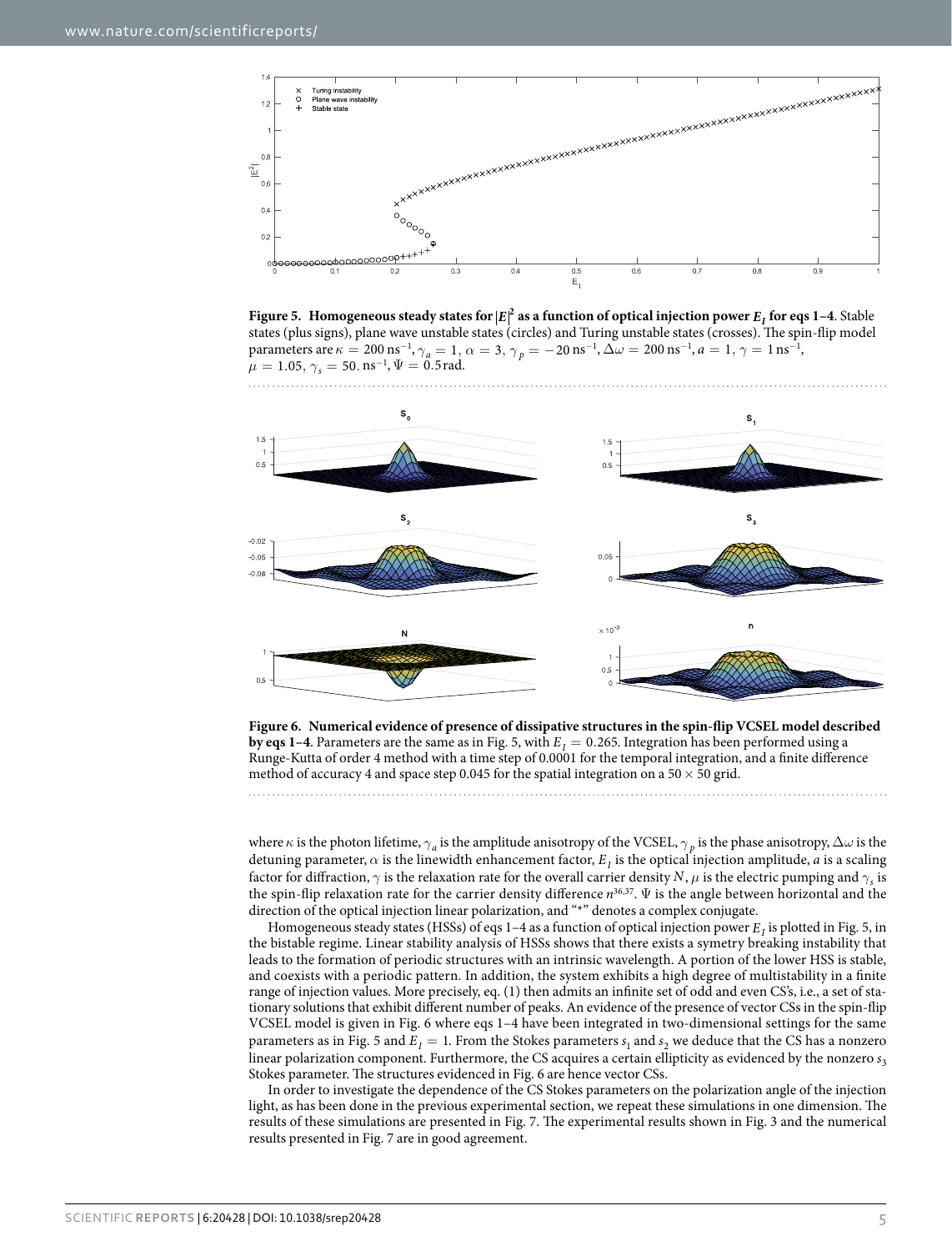

<span id="page-5-1"></span>**Figure 7.** Stokes parameters of numerically generated CSs as a function of  $\Psi$ . Parameters are  $a = \ln s^{-1}$ ,  $\alpha = 3, \Delta\omega = 200 \text{ ns}^{-1}, \gamma = 1 \text{ ns}^{-1}, \gamma_a = 0.1 \text{ ns}^{-1}, \gamma_p = -20 \text{ ns}^{-1}, \gamma_s = 50 \text{ ns}^{-1}, \kappa = 200 \text{ ns}^{-1}$  and  $\mu = 1.05$ . Various values of *EI* have been used.

#### **Conclusion**

We have reported experimentally and numerically, for the first time, evidence of vector Cavity Solitons in a broad area VCSEL submitted to linearly polarized injection. We have characterized experimentally their polarization state by measuring their Stokes parameters. This analysis revealed that cavity solitons acquired ellipticity. The dependence of the linear polarization direction of the optical injection has been systematically investigated. To describe these experimental results, we used the spin-flip VCSEL model, and we have shown that this model admits Cavity Soliton as solutions. We have performed a systematic analysis of their polarization properties. These numerical results show good agreement with the experimental data. One may expect that, owing to its general character, the vector Cavity Soliton should be observed in other spatially extended systems. Using CSs in broad-area VCSELs that can be switched on and off independently as pixels for information processing<sup>16</sup> constitutes a bitmap. Considering the Stokes parameters of the vector CSs demonstrated here, one would potentially create a colormap instead of a bitmap, i.e. each pixel contains information in a 3-parameter space  $(s_1, s_2, s_3)$  that easily can be translated into a color code. In such a way, the density of information can be dramatically increased.

#### **References**

- <span id="page-5-0"></span>1. Rosanov, N. N. *Spatial Hysteresis and Optical Patterns*. Springer Series in Synergetics (Springer Berlin Heidelberg, 2002).
- 2. Mandel, P. & Tlidi, M. Transverse dynamics in cavity nonlinear optics (2000–2003). *Journal of Optics B: Quantum and Semiclassical Optics* **6,** R60 (2004).
- 3. Malomed, B. A., Mihalache, D., Wise, F. & Torner, L. Spatiotemporal optical solitons. *Journal of Optics B: Quantum and Semiclassical Optics* **7,** R53 (2005).
- 4. Tlidi, M., Taki, M. & Kolokolnikov, T. Introduction: dissipative localized structures in extended systems. *Chaos: An Interdisciplinary Journal of Nonlinear Science* **17,** 037101 (2007).
- 5. Akhmediev, N. & Ankiewicz, A. (eds.) *Dissipative Solitons: from Optics to Biology and Medicine, vol. 751 of Lecture Notes in Physics* (Springer, 2008).
- 6. Ackemann, T., Firth, W. J. & Oppo, G.-L. Fundamentals and applications of spatial dissipative solitons in photonic devices. In E. Arimondo, P. R. B. & Lin, C. C. (eds.) *Advances In Atomic, Molecular, and Optical Physics*, vol. 57 of *Advances In Atomic, Molecular, and Optical Physics*, chap. 6, 323 (Academic Press, 2009).
- 7. Tlidi, M., Staliunas, K., Panajotov, K., Vladimirov, A. G. & Clerc, M. G. Localized structures in dissipative media: from optics to plant ecology. *Philosophical Transactions of the Royal Society of London A: Mathematical, Physical and Engineering Sciences* **372,** 20140101 (2014).
- 8. Lugiato, L., Prati, F. & Brambilla, M. *Nonlinear Optical Systems* (Cambridge University Press, 2015).